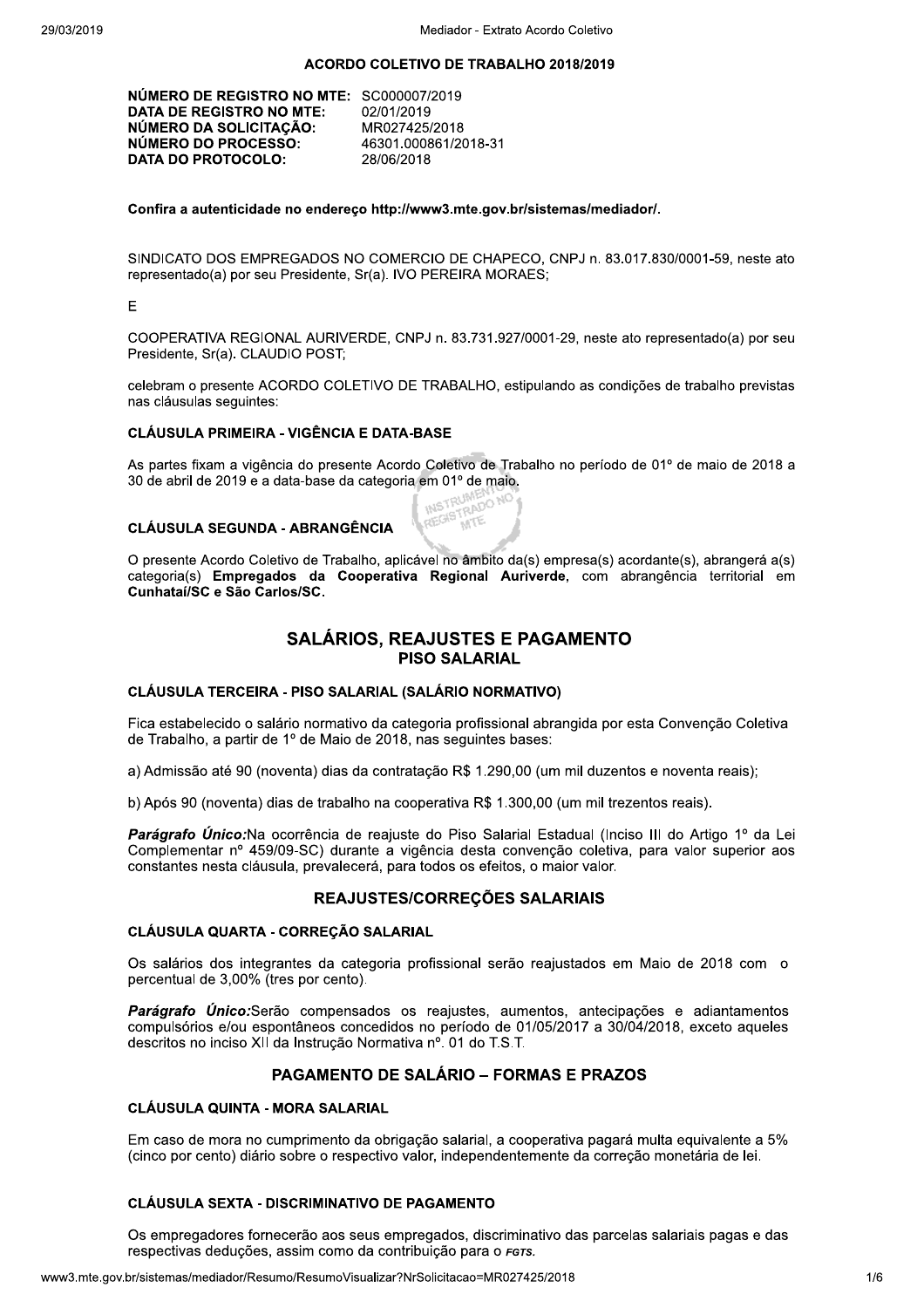#### **ISONOMIA SALARIAL**

### **CLÁUSULA SÉTIMA - SUBSTITUIÇÕES**

Enguanto perdurar a substituição, que não for meramente eventual, o empregado que substituir fará jus ao salário do substituído, excetuadas as vantagens pessoais, desde que haja ato de designação específico e com prazo previamente determinado.

### **DESCONTOS SALARIAIS**

#### **CLÁUSULA OITAVA - CHEQUES SEM FUNDOS**

Não haverá desconto na remuneração do empregado, da importância correspondente a cheques sem fundos recebidos quando na função de caixa ou assemelhada, desde que cumpridas as normas regulamentares estabelecidas previamente e por escrito.

### OUTRAS NORMAS REFERENTES A SALÁRIOS, REAJUSTES, PAGAMENTOS E **CRITÉRIOS PARA CÁLCULO**

#### **CLÁUSULA NONA - VALE FARMÁCIA**

Os trabalhadores terão direito a adiantamento salarial para aguisição de medicamentos, mediante apresentação de receita médica e discriminativo do respectivo custo, inclusive para atendimento de seus dependentes.

# **GRATIFICAÇÕES, ADICIONAIS, AUXÍLIOS E OUTROS** 13º SALÁRIO

## CLÁUSULA DÉCIMA - ANTECIPAÇÃO DO 13º SALÁRIO

As cooperativas anteciparão o percentual de 50% (cinqüenta por cento) do décimo terceiro salário aos empregados que requeiram até 10 (dez) dias antes do inicio das férias.

## **GRATIFICAÇÃO DE FUNÇÃO**

### CLÁUSULA DÉCIMA PRIMEIRA - CONFERÊNCIA DE CAIXA

A conferência de valores em caixa será realizada na presença do operador responsável dentro do turno de trabalho. Se houver impedimento, por determinação superior, para o acompanhamento de conferência, ficará o empregado isento da responsabilidade por eventuais erros existentes.

#### **CLÁUSULA DÉCIMA SEGUNDA - QUEBRA DE CAIXA**

Aos empregados que exerçam a função de caixa ou assemelhados, haverá uma remuneração de 20% (vinte por cento) sobre o salário normativo, a título de quebra de caixa, ficando o empregado responsável pelas diferenças que ocorrerem.

### **ADICIONAL DE HORA-EXTRA**

### CLÁUSULA DÉCIMA TERCEIRA - HORAS EXTRAORDINÁRIAS

A iornada extraordinária será remunerada com o adicional de 70% (setenta por cento) sobre o valor da hora normal de trabalho.

### **ADICIONAL NOTURNO**

### CLÁUSULA DÉCIMA QUARTA - ADICIONAL NOTURNO

O trabalho noturno será pago com o adicional de 30% (trinta por cento), a incidir sobre o valor da hora normal.

## **AUXÍLIO ALIMENTACÃO**

### **CLÁUSULA DÉCIMA QUINTA - LANCHE GRATUITO**

O empregado que, eventualmente, efetuar prestação de trabalho extraordinária, até o limite legal, terá direito a lanche gratuito.

# **CONTRATO DE TRABALHO - ADMISSÃO, DEMISSÃO, MODALIDADES**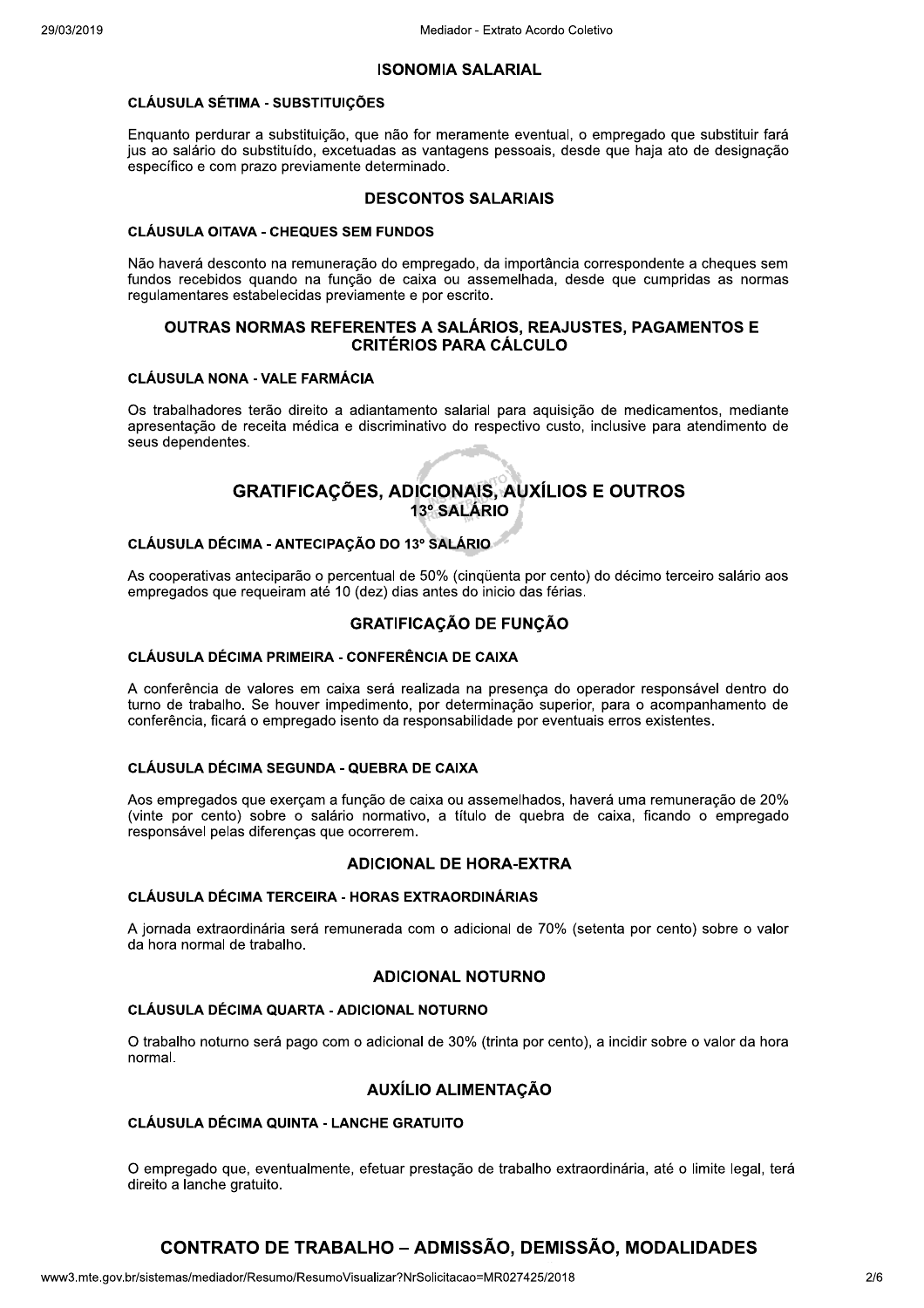#### **DESLIGAMENTO/DEMISSÃO**

### CLÁUSULA DÉCIMA SEXTA - COMUNICAÇÃO DA DISPENSA POR JUSTA CAUSA

No caso de dispensa por justa causa, a cooperativa comunicará por escrito ao empregado o motivo da demissão, sob pena de não poder alegar falta grave em juízo.

## CLÁUSULA DÉCIMA SÉTIMA - ASSISTÊNCIA SINDICAL NAS RESCISÕES

A rescisão de contrato após 10 meses de trabalho do empregado na mesma empresa será sempre efetuada perante a entidade sindical profissional.

### **AVISO PRÉVIO**

#### CLÁUSULA DÉCIMA OITAVA - DISPENSA DO AVISO PRÉVIO

Fica dispensado o cumprimento do aviso prévio, dado pelo empregador, no caso de o empregado obter novo emprego antes do respectivo término, sendo-lhe devida, em tal caso, a remuneração proporcional aos dias efetivamente trabalhados.

#### **CLÁUSULA DÉCIMA NONA - AVISO PRÉVIO INDENIZADO**

No aviso prévio indenizado pelo empregado ou pelo empregador, o referido aviso será computado como tempo de servico para todos os efeitos legais.

### CLÁUSULA VIGÉSIMA - DISPENSA DO AVISO PRÉVIO PARA A MÃE TRABALHADORA

A empregada que se demitir no prazo de 90 (noventa) dias do retorno de sua licença maternidade, ficará dispensada do cumprimento de aviso prévio.

# RELAÇÕES DE TRABALHO – CONDIÇÕES DE TRABALHO, NORMAS DE **PESSOAL E ESTABILIDADES** ESTABILIDADE PORTADORES DOENÇA NÃO PROFISSIONAL

### CLÁUSULA VIGÉSIMA PRIMEIRA - ESTABILIDADE AO EMPREGADO SOB AUXÍLIO DOENÇA

Fica garantido o emprego do trabalhador sob auxílio-doença, pelo período de 60 (sessenta) dias a partir do término do benefício concedido pelo sistema previdenciário.

### **ESTABILIDADE APOSENTADORIA**

### CLÁUSULA VIGÉSIMA SEGUNDA - ESTABILIDADE NA PRÉ APOSENTADORIA

Fica assegurado o emprego e o salário ao trabalhador, com mais de 05 (cinco) anos de serviços prestados a mesma cooperativa e mediante comprovação do tempo de serviço necessário à obtenção da aposentadoria, durante os 18 (dezoito) meses imediatamente anteriores à aquisição do direito, ressalvados os casos disciplinares, técnicos ou financeiros, encerrando-se quando completado o tempo para a aposentadoria.

## JORNADA DE TRABALHO - DURAÇÃO, DISTRIBUIÇÃO, CONTROLE, FALTAS PRORROGACÃO/REDUCÃO DE JORNADA

### CLÁUSULA VIGÉSIMA TERCEIRA - COMPENSACÃO DE JORNADA

A cooperativa poderá estabelecer jornada diária superior a normal, até o limite máximo permitido por lei, independente de acréscimo salarial, devendo o excesso de horas do dia, serem compensados pela correspondente diminuição em outro dia, no periodo máximo de 60 (sessenta) dias. Caso não haja a referida compensação, deverão ser pagas as horas com acréscimo na forma da Convenção Coletiva de Trabalho em vigor.

Parágrafo Único: É obrigatório o controle dos horários de entrada e saída de todos os empregados conforme Convenção Coletiva de Trabalho, inclusive no que tange ao intervalo de intraiornada.

### **INTERVALOS PARA DESCANSO**

### **CLÁUSULA VIGÉSIMA QUARTA - INTERVALO INTRAJORNADA**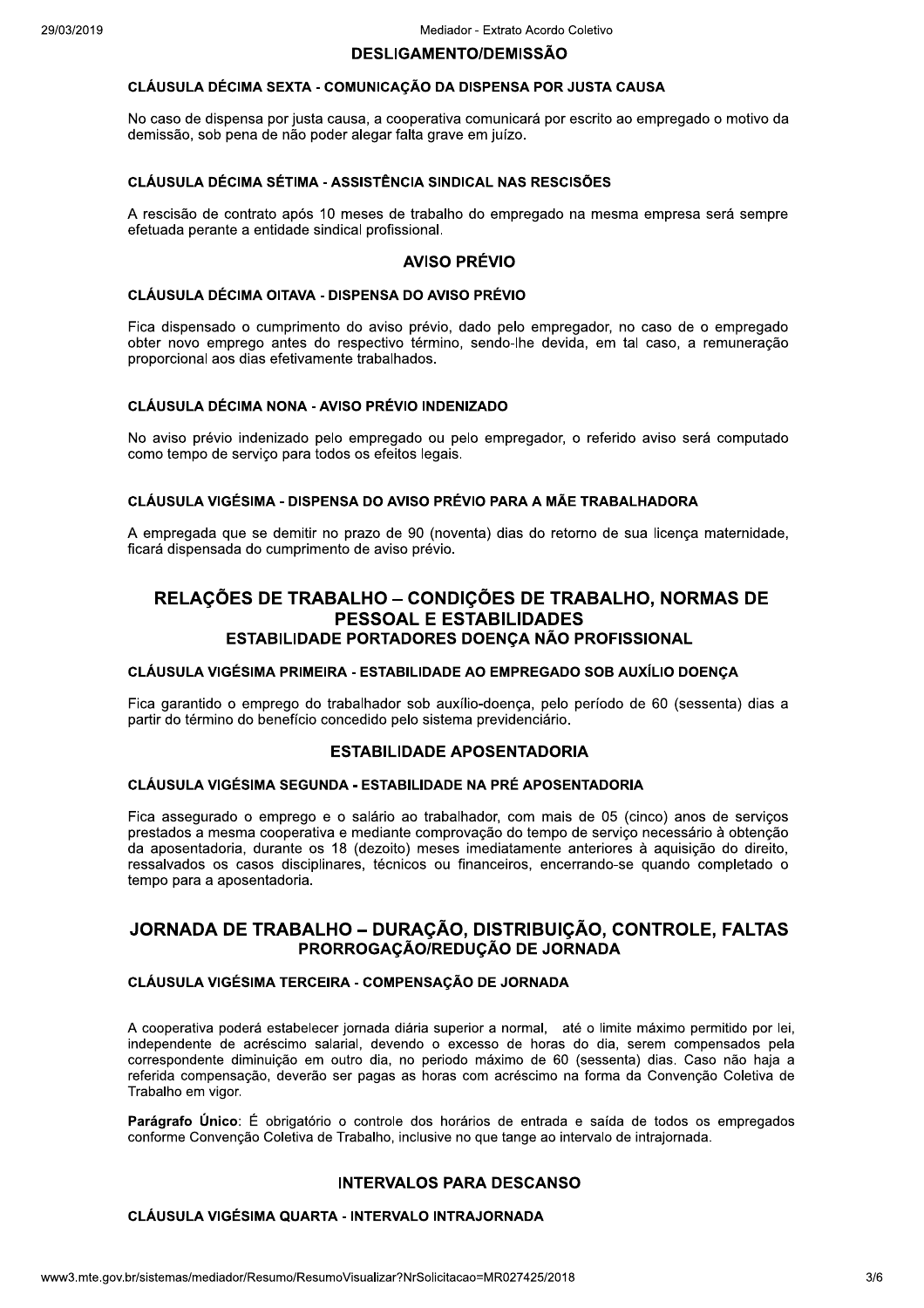A presente Convenção Coletiva de Trabalho, no que tange aos supermercados, supre a necessidade de acordo, individual ou coletivo, para dilatação do intervalo intrajornada (art. 71 caput da CLT), o qual poderá ser dilatado com limite máximo de 3:00 (três) horas diárias (segunda-feira a sábado), tempo este não computado na jornada de trabalho.

Parágrafo primeiro: será garantida a liberação, as 18:00 (dezoito horas), de estudantes que frequentem cursos à noite, desde que realizados em estabelecimentos oficiais de ensino ou autorizado legalmente e de mães que tenham filhos em creches. Para a liberação, em ambas as situações, deverá o empregado, comprovando a situação, realizar pedido por escrito ao empregador, sendo que no caso dos cursos com antecedência mínima de 72 (setenta e duas) do início.

Parágrafo segundo: a empresa dará livre acesso ao cartão ponto aos funcionários.

Parágrafo terceiro: visando a regulamentação e o controle da jornada de trabalho dos empregados a empresa elaborará um quadro de horários dos empregados, afixando-o em lugar visível a estes, a Entidade Sindical Profissional e à fiscalização, devendo ocorrer especificação do horário individual dos trabalhadores quando diferenciados.

### **FALTAS**

### CLÁUSULA VIGÉSIMA QUINTA - ABONO DE FALTAS DO TRABALHADOR

Será abonada a falta do trabalhador no caso de necessidade de acompanhamento na internação hospitalar de dependente de até 12 (doze) anos de idade ou inválido, mediante comprovação por declaração médica.

### CLÁUSULA VIGÉSIMA SEXTA - ABONO DE FALTAS AO EMPREGADO ESTUDANTE E **VESTIBULANDO**

Serão abonadas as faltas do empregado estudante, nos horários de exames regulares ou vestibulares coincidentes com os de trabalho, desde que realizados em estabelecimento de ensino oficial ou autorizados legalmente e mediante comunicação prévia ao empregador, com o mínimo de 72 (setenta e duas) horas e comprovação oportuna.

## OUTRAS DISPOSIÇÕES SOBRE JORNADA

### **CLÁUSULA VIGÉSIMA SÉTIMA - TRABALHO AOS DOMINGOS E FERIADOS**

Fica acordado que não haverá abertura e funcionamento dos estabelecimentos comerciais pertencentes a cooperativa, na base de representatividade do sindicato obreiro, acima nominado aos domingos,

Fica permitido o trabalho em 02 (dois) feriados no ano, nas atividades do comercio em geral, nos termos do art 6<sup>o</sup>- A da Lei 11.603, de 5 de dezembro de 2007, sendo que será assegurado aos empregados, as seguintes condições:

I - Concessão de folga correspondente ao repouso semanal remunerado, no prazo de 30 (trinta) dias da data trabalhada:

II - Concessão de uma vale compra, no próprio estabelecimento comercial, no valor de R\$ 95,00 (noventa e cinco reais) ou o pagamento de R\$ 90,00 (noventa reais) em dinheiro para oito horas de trabalho ou com calculo proporcional na hipótese de jornada diversa.

Parágrafo 1º - Os vales-compras terão validade de 60 (sessenta dias) da data trabalhada, podendo ser utilizado ser utilizados pelo empregado na forma que melhor lhe convier.

# **FÉRIAS E LICENÇAS OUTRAS DISPOSICÕES SOBRE FÉRIAS E LICENCAS**

## CLÁUSULA VIGÉSIMA OITAVA - FÉRIAS PROPORCIONAIS

Ao empregado que rescindir espontaneamente o seu contrato de trabalho serão pagas férias proporcionais, ainda que incompleto o período aquisitivo de 12 (doze) meses.

## SAÚDE E SEGURANCA DO TRABALHADOR **CONDIÇÕES DE AMBIENTE DE TRABALHO**

### CLÁUSULA VIGÉSIMA NONA - ASSENTOS NOS LOCAIS DE TRABALHO

Será obrigatória a colocação de assentos nos locais de trabalho, para descanso durante a jornada.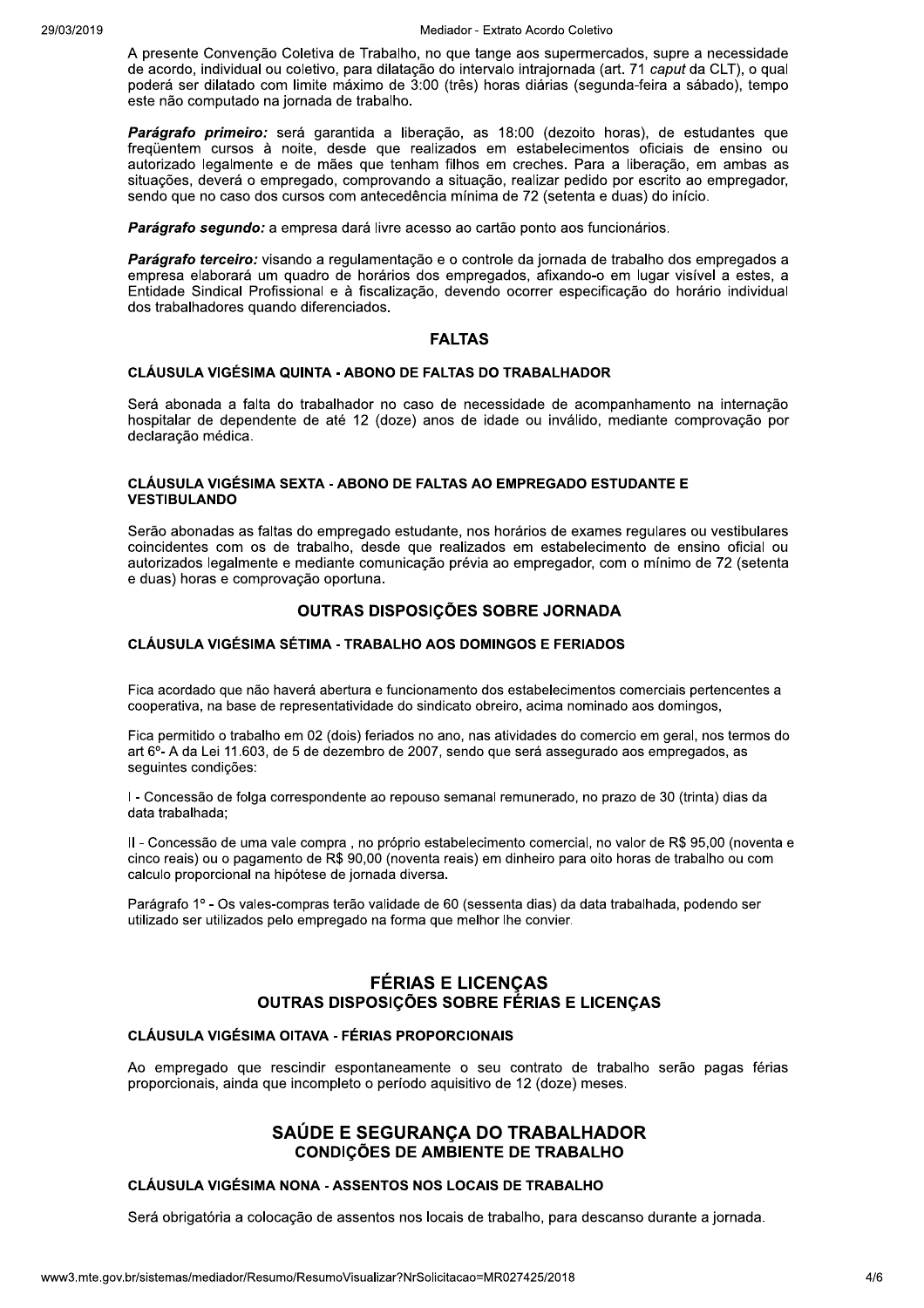## **CLÁUSULA TRIGÉSIMA - ASSENTO AOS CAIXAS**

Ficam obrigadas as cooperativas a manter uma cadeira de trabalho com assento e encosto para apoio lombar, com estofamento de densidade adequada e apoio para os pés, ajustáveis à estatura do trabalhador e à natureza da tarefa (Anexo 01 da NR 17).

Parágrafo Único: Será garantido para cada caixa aberto um empacotador.

### **EQUIPAMENTOS DE PROTECÃO INDIVIDUAL**

### CLÁUSULA TRIGÉSIMA PRIMEIRA - EQUIPAMENTOS DE PROTEÇÃO E INSTRUMENTOS DE **TRABALHO**

Serão fornecidos gratuitamente ao trabalhador, quando exigidos por lei ou pelo empregador, todos os equipamentos de proteção individual, bem como vestimentas e instrumentos de trabalho.

## **UNIFORME**

### **CLÁUSULA TRIGÉSIMA SEGUNDA - UNIFORMES**

As cooperativas fornecerão uniformes, gratuitamente, aos seus empregados, desde que sejam exigidos para o serviço e devolvidos à cooperativa quando do término do contrato de trabalho.

Parágrafo Único - A obrigação de fornecimento gratuito aplica-se também ao material de maguiagem, quando exigido pela cooperativa que as empregadas trabalhem maguiadas.

### **ACEITACÃO DE ATESTADOS MÉDICOS**

### **CLÁUSULA TRIGÉSIMA TERCEIRA - ATESTADOS MÉDICOS E ODONTOLÓGICOS**

Os atestados fornecidos por médicos e dentistas serão aceitos pelas cooperativas para todos os efeitos legais.

### OUTRAS NORMAS DE PREVENÇÃO DE ACIDENTES E DOENÇAS PROFISSIONAIS

#### CLÁUSULA TRIGÉSIMA QUARTA - MEDIDAS DE PROTEÇÃO

Por ocasião da admissão, o empregado deverá ser orientado sobre todos os riscos inerentes à função e da importância e obrigatoriedade do uso de EPIs e EPCs, obedecendo orientações da CIPA e/ou do SESMT.

## **RELAÇÕES SINDICAIS** ACESSO DO SINDICATO AO LOCAL DE TRABALHO

#### **CLÁUSULA TRIGÉSIMA QUINTA - ACESSO DE DIRIGENTES SINDICAIS**

Assegura-se o acesso dos dirigentes sindicais às cooperativas, para o desempenho de suas funções.

#### LIBERAÇÃO DE EMPREGADOS PARA ATIVIDADES SINDICAIS

#### CLÁUSULA TRIGÉSIMA SEXTA - LIBERAÇÃO DE DIRIGENTES SINDICAIS

Fica assegurada a fregüência livre dos dirigentes sindicais, sem prejuízo na sua remuneração, para participação de assembléias, congressos, plenárias, reuniões e outras atividades sindicais devidamente convocadas com notificação previa de 03 (três) dias.

### **CONTRIBUIÇÕES SINDICAIS**

#### CLÁUSULA TRIGÉSIMA SÉTIMA - CONTRIBUIÇÃO NEGOCIAL PROFISSIONAL

Em cumprimento ao que foi deliberado pelos trabalhadores reunidos em assembléia, a cooperativa descontará dos seus empregados a importância equivalente a 3% (tres por cento) do salário base dos mesmos nos meses de julho e novembro de 2018, respectivamente, a título de CONTRIBUIÇÃO NEGOCIAL PROFISSIONAL, recolhendo as devidas importâncias em favor do respectivo Sindicato Profissional, através de quia própria fornecida pelo mesmo, até o dia 10 (dez) do mês subsequente ao do desconto.

Parágrafo Primeiro: A cooperativa enviará ao Sindicato Profissional, até o dia 30 do mês subsequente ao do desconto, a relação dos empregados contribuintes.

Parágrafo Segundo: O empregado poderá opor-se ao desconto da contribuição negocial, devendo para isto apresentar no seu Sindicato, carta escrita de próprio punho, no prazo de até 10 (dez) antes do efetivo desconto, encaminhando cópia da mesma com o recebimento do sindicato laboral ao empregador. Esta cláusula é de total responsabilidade do Sindicato Profissional convenente.